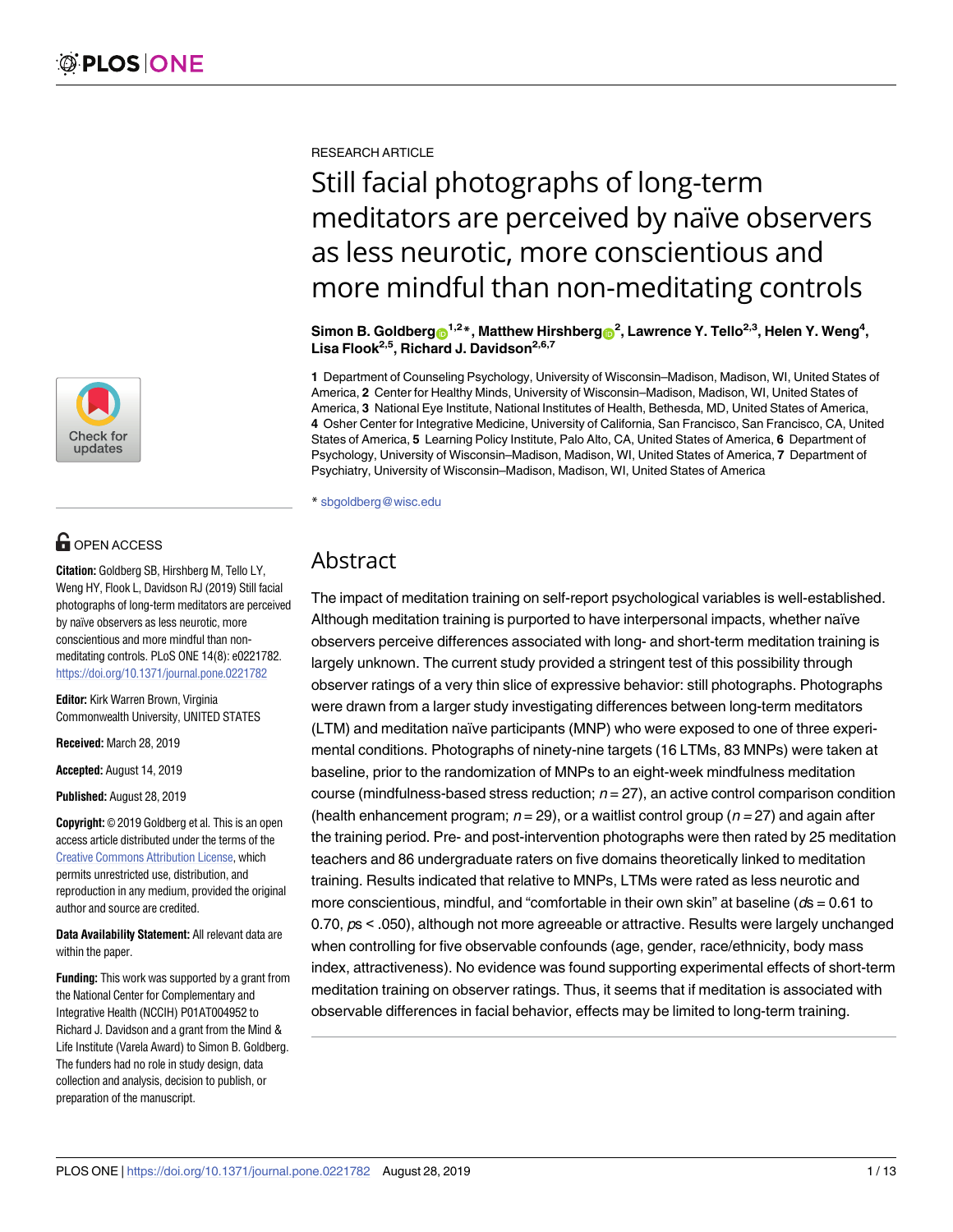<span id="page-1-0"></span>**Competing interests:** I have read the journal's policy and the authors of this manuscript have the following competing interests: Richard J. Davidson is the founder, president, and serves on the board of directors for the non-profit organization, Healthy Minds Innovations, Inc.

# **Introduction**

There has been a dramatic increase in interest in meditation over the past several decades. Recent data from the National Health Interview Survey showed a three-fold increase in past year meditation use between 2012 and 2017 in the United States (4.1% to 14.3%).[\[1\]](#page-10-0) Scientific interest in the topic has also increased exponentially. Experimental data from randomized controlled trials (RCTs) have shown reductions in psychiatric symptoms and improvements in well-being in the context of relatively brief (e.g., eight-week) meditation interventions, in both clinical[[2,3\]](#page-10-0) and non-clinical populations.[[4\]](#page-10-0) A related body of research has examined differences between individuals with extensive meditation experience (i.e., long-term meditators [LTM]) and meditation naïve participants (MNP). Relative to MNPs, LTMs have often shown lower psychiatric symptoms and higher well-being[\[5\]](#page-10-0) along with a host of biological differences indicating less reactive stress physiology and improved emotion and attention regulation,[[6–9\]](#page-10-0) although not always.[\[10\]](#page-11-0) Meditation training has been linked via meta-analysis to lower neuroticism and higher attention and empathy.[\[11\]](#page-11-0) Further, dispositional mindfulness, a psychological construct purported to be cultivated in the context of various forms of meditation training (e.g., mindfulness meditation), $[12,13]$  $[12,13]$  $[12,13]$  $[12,13]$  $[12,13]$  is correlated with several aspects of personality including neuroticism ( $r = -0.45$ ), conscientiousness ( $r = 0.32$ ), and agreeableness ( $r = 0.22$ ). [\[14\]](#page-11-0)

Theories on the effects of meditation practice claim that they will be embodied and impact both psychological and physiological variables.[[15](#page-11-0)] Although the effects of meditation practice impacting psychological variables as reported by the practitioner have been well-established, [\[2,5](#page-10-0)] little research has examined how meditation practice may impact interpersonal perceptions by others, including close relationships and strangers. Theories suggest that meditation practice enhances a sense of interconnectedness, and may also impact others through greater interpersonal connection and prosocial behavior.[[16](#page-11-0)–[20](#page-11-0)] Most research has been conducted on first-person reports of effects, and rarely report on second-person observer effects, to examine whether the effects of meditation practice can be detectible by others.[\[21\]](#page-11-0) However, interpersonal perception through second-person observers is important, both as a potential indicator of internal states (e.g., mood, well-being) as well as a proxy for how an individual may be perceived in daily life. Moreover, being perceived more favorably by others (e.g., as happier) may lead to more positive expectations of social interactions,[[22\]](#page-11-0) which could in turn produce beneficial inter- and intrapersonal effects. Thus, the domain of interpersonal perception may be one *in* which and *through* which beneficial effects of meditation practice appear. We tested the possibility that meditation training may be associated with differences in second-person observer effects with a stringent criterion, using a thin slice of behavior from still photographs and observers with no familiarity with the participants.

A wide variety of observer rating paradigms have been employed in social psychology. In their review of 263 independent samples, Connelly and Ones[\[23\]](#page-11-0) demonstrated that observer ratings show predictive validity (e.g., of academic and job performance), incremental to and at times better than self-ratings. Although, the accuracy of observer ratings (i.e., inter-rater agreement, self-other agreement) varied considerably depending on a variety of factors including who was providing the rating (e.g., family member vs. stranger) and the trait being rated (e.g., extraversion vs. neuroticism).

One widely used observer rating paradigm involves ratings made by strangers (i.e., at zero acquaintance), often through brief excerpts or "thin slices" of expressive behavior.[[24](#page-11-0)] Ratings made by individuals who have more information about targets (e.g., family members, coworkers) tend to outperform ratings at zero acquaintance (e.g., when predicting self-ratings of personality[[23](#page-11-0)]). However, zero-acquaintance ratings have high ecological validity: in theory, they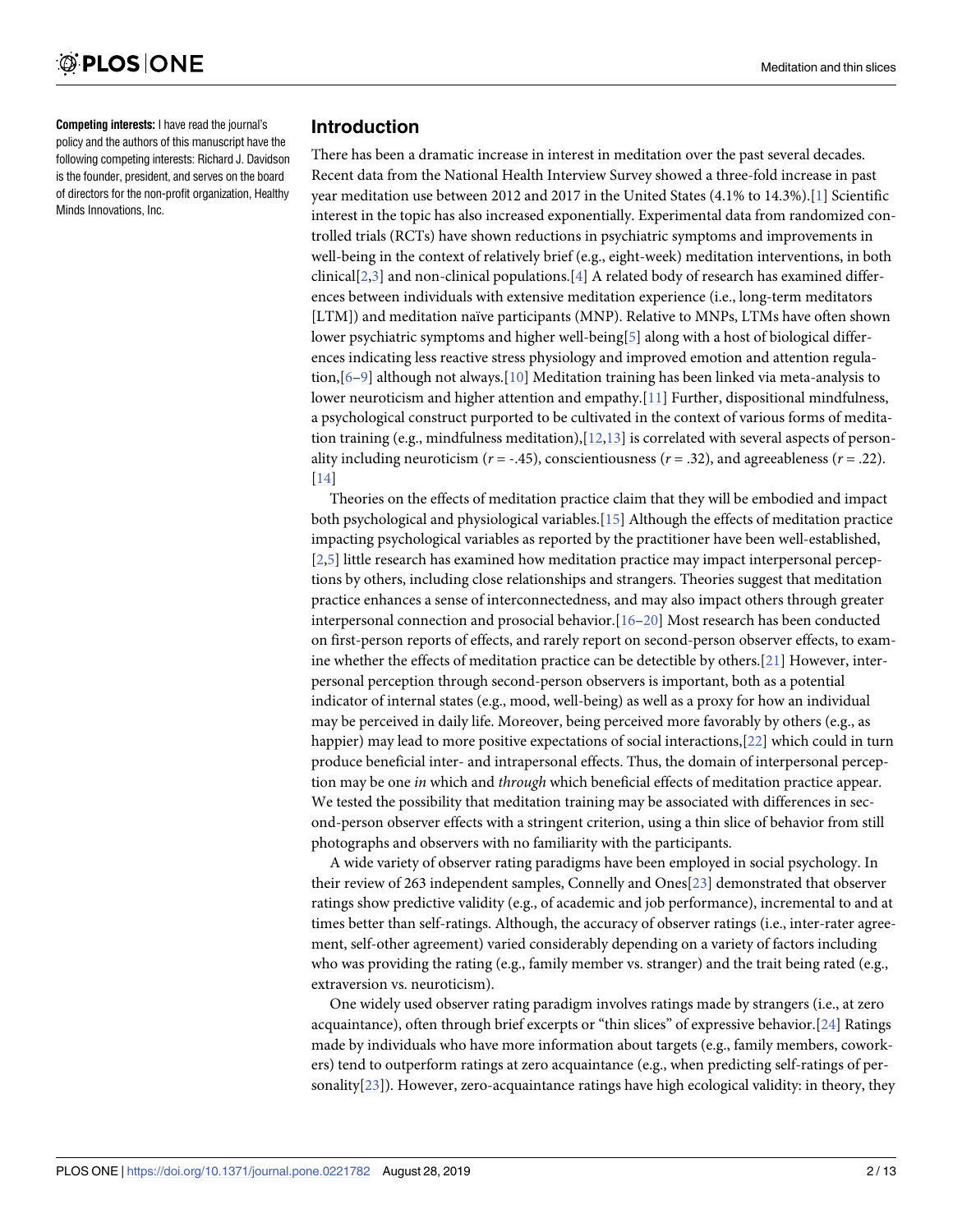<span id="page-2-0"></span>reflect how an individual is perceived by strangers, a key aspect of interpersonal perception in daily life.[\[25,26\]](#page-11-0) Further, from the perspective of evolutionary psychology, the ability to detect personality traits at zero acquaintance has clear adaptive utility (e.g., detection of emotional instability).[[27\]](#page-11-0) Within zero-acquaintance ratings, a variety of factors appear to influence the accuracy of ratings, including the type of information available (e.g., audio plus visual vs. text/ electronic communication) and the trait being rated (e.g., extraversion vs. neuroticism).[[23\]](#page-11-0) The Realistic Accuracy Model (RAM) provides a framework for understanding this variability, noting that accurate judgments of personality require relevant information to be available and both detected and utilized by raters in making judgments.[[26](#page-11-0),[28](#page-11-0)] This model helps understand why personality traits with higher visibility (e.g., extraversion) are more accurately rated at zero acquaintance than less visible traits (e.g., neuroticism), as well as why accuracy generally increases with the quantity and quality of available information (e.g., audio plus visual information yields more reliable ratings than text/electronic communication).[\[23\]](#page-11-0) Similarly, the Self-Other Knowledge Asymmetry (SOKA) model highlights how the accuracy of ratings varies across domains, with self-ratings showing higher accuracy than observer ratings for traits low in visibility (e.g., neuroticism).[\[29\]](#page-11-0)

It is important to note that while observer rating paradigms involving thin slices of behavior at zero acquaintance are intriguing and potentially informative, they should not be interpreted as necessarily measuring reality. Such ratings show only modest correlations with self-ratings (especially for less observable traits like neuroticism, *r* = .08)[\[23\]](#page-11-0) and can be heavily influenced by stereotypes and other perceiver effects (i.e., rating biases within the individual making the rating).[[30](#page-11-0)] Further, these judgments are not necessarily stable over time, tending to become more accurate as acquaintanceship increases.[[31\]](#page-11-0) Nonetheless, ratings at zero acquaintance do provide information about how an individual is perceived by strangers. The incremental validity of such ratings over and above more conventional self-report measures is an issue that still warrants further study.

To our knowledge, only one prior study examined the effect of meditation training on thin slices of behavior using ratings at zero acquaintance. In two small independent samples (*n*s = 26 and 20), Choi, Karremans, and Barendregt[[32](#page-12-0)] found that novice meditators were rated as looking happier after a meditation retreat and experienced meditators were rated as looking happier relative to control participants based on brief video snippets. While intriguing, this work included only one rating dimension, a modest sample size of targets (i.e., those being rated), and a lack of random assignment, limiting conclusions that can be drawn about the experimental effects of meditation training. Further, it is unclear whether an even thinner slice of behavior (e.g., a still photograph, which has been used in other thin slices research),[\[22\]](#page-11-0) may allow detection of training-related correlates.

The current study sought to address these limitations and explore the boundaries of information required to detect meditation-related differences through second-person observation. We employed one of the thinnest slices of expressive behavior–a still photograph–which provided a more stringent test of the lower limits of information for detecting correlates of meditation training. Relative to videos, photographs are less unlikely to provide potentially confounding contextual cues as to whether an individual engages in meditation practice (e.g., based on the language they use or the topics they discuss). Photographs were obtained in the context of a larger study examining differences between LTMs and MNPs as well as the experimental effects of meditation training through an RCT. Observers included undergraduate raters as well as meditation teachers to represent a range of perspectives from naïve to expert. Assessments were made across several dimensions theoretically linked to meditation practice and embodiment,[\[33\]](#page-12-0) including three of the Big Five personality traits.[\[14\]](#page-11-0) Of note, rating dimensions were selected based on their theoretical relevance to meditation training and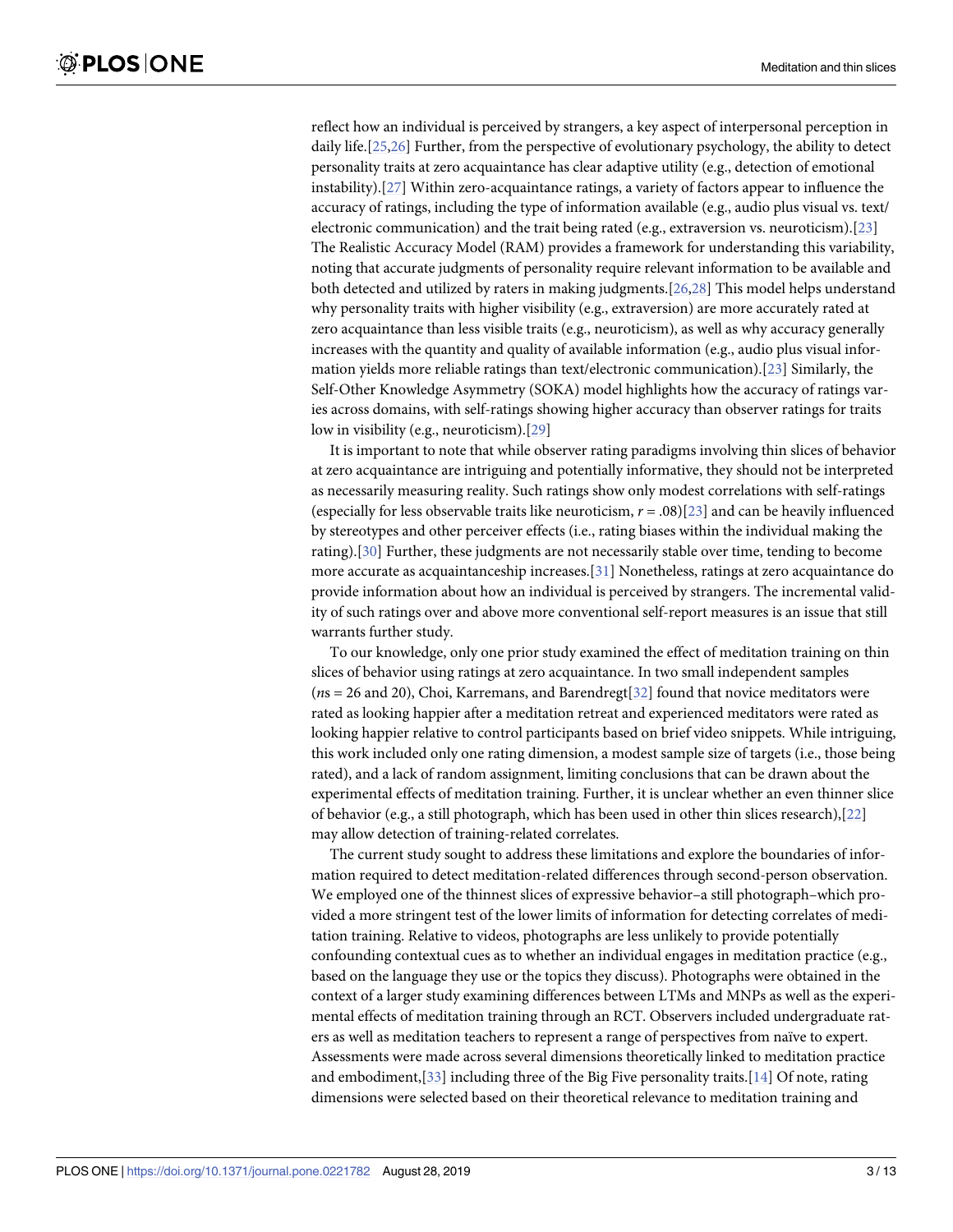<span id="page-3-0"></span>included several constructs reflecting internal states despite their low visibility (e.g., neuroticism).

# **Materials and methods**

# **Participants**

This study was approved by the University of Wisconsin-Madison Institutional Review Board. Written consent was obtained from participants.

**Targets.** Targets were recruited as part of a larger study investigating the effects of longand short-term meditation training.[[9](#page-10-0),[34\]](#page-12-0) Participants included as targets in the current study consented to have their photographs used in future research. A sample of 16 long-term meditators (LTM; age = 50.62, *SD* = 9.56 years, 8 female, 14 non-Hispanic white, 10 attended graduate school, see Table 1 for full demographics) were recruited at meditation centers and through mailing lists. To be included, LTMs had to have practiced Vipassana and compassion/ loving-kindness meditation for at least three years, have a daily practice of 30 minutes or more, and have attended at least three residential meditation retreats lasting five days or more (see Rosenkranz et al., 2016). LTMs had an average of 8,774 lifetime hours of meditation practice (range = 1,439 to 32,612; *SD* = 7,041). A sample of 83 meditation naïve participants (MNP; age = 48.79, *SD* = 11.13 years, 53 female, 76 non-Hispanic white, 42 attended graduate school) matched on age and gender were recruited in the Madison, WI area using online and print media. Demographic matching within the larger trial was focused on age and gender due to the association between these variables with a variety of neurobiological and psychological variables. Only MNPs who provided images at both pre- and post-test were rated. The LTM and MNP groups did not differ by age, gender, race/ethnicity, or education (*p*s*>*.050). Participants in both groups were excluded if they had used psychotropic medications, had a psychiatric diagnosis in the past year, or had a history of bipolar or schizophrenic disorders, brain damage, or seizures.

**Raters.** Two samples of raters were recruited. A sample of 25 Buddhist meditation teachers (age = 52.80, *SD* = 12.25 years, 9 female, 20 non-Hispanic white) were recruited through meditation centers. Inclusion criteria were self-identification as a meditation teacher and experience leading residential meditation retreats. A sample of 86 undergraduate raters (age = 19.07, *SD* = 3.37 years, 54 female, 55 non-Hispanic white) were recruited through psychology courses at the University of Wisconsin–Madison.

|                                                  |                          | <b>Targets</b>           |                              | Raters                                   |  |  |  |
|--------------------------------------------------|--------------------------|--------------------------|------------------------------|------------------------------------------|--|--|--|
| Demographic Variable                             | <b>LTM</b><br>$(n = 16)$ | <b>MNP</b><br>$(n = 83)$ | Undergraduates<br>$(n = 86)$ | <b>Meditation Teachers</b><br>$(n = 25)$ |  |  |  |
| Age, mean $(SD)$                                 | 50.62(9.56)              | 48.79 (11.13)            | 19.07(3.37)                  | 52.80 (12.25)                            |  |  |  |
| Female, $n(\%)$                                  | 8(50)                    | 53 (63.9)                | 54(62.8)                     | 9(36.0)                                  |  |  |  |
| Race/ethnicity                                   |                          |                          |                              |                                          |  |  |  |
| non-Hispanic white, n(%)                         | 14 (87.5)                | 76 (91.6)<br>55 $(64.0)$ |                              | 20(80.0)                                 |  |  |  |
| non-Hispanic black, n(%)                         | 0(0.0)                   | 0(0.0)                   | 5(5.8)                       | 1(4.0)                                   |  |  |  |
| Asian, $n\frac{9}{6}$                            | 2(12.5)                  | 2(2.4)                   | 15(17.4)                     | 0(0.0)                                   |  |  |  |
| Native American, n(%)                            | 0(0.0)                   | 0(0.0)                   | 1(1.2)                       | 0(0.0)                                   |  |  |  |
| Hispanic, any race, $n(\%)$                      | 0(0.0)                   | 4(4.8)                   | 1(1.2)                       | 1(4.0)                                   |  |  |  |
| More than one race/ethnicity, $n$ <sup>(%)</sup> | 0(0.0)                   | 1(1.2)                   | 8(9.3)                       | 1(4.0)                                   |  |  |  |
| Did not want to respond, $n(\%)$                 | 0(0.0)                   | 0(0.0)                   | 1(1.2)                       | 2(8.0)                                   |  |  |  |

#### **Table 1. Sample demographics.**

LTM = long-term meditator; MNP = meditation naïve participant.

<https://doi.org/10.1371/journal.pone.0221782.t001>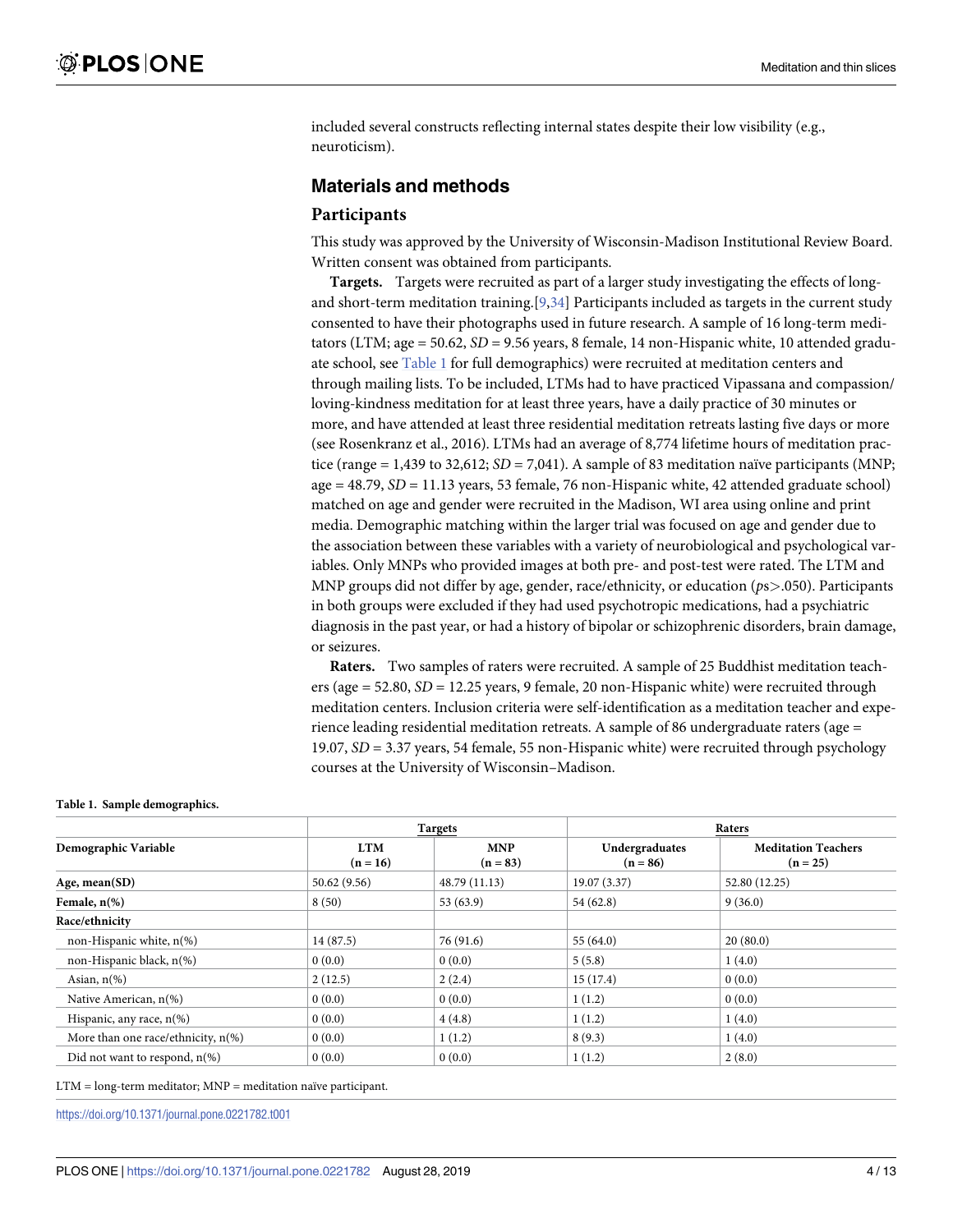# <span id="page-4-0"></span>**Procedure**

**Intervention.** Following baseline assessment, which included collection of photographs of spontaneous emotion (see below), MNPs were randomly assigned to one of three conditions: mindfulness-based stress reduction (MBSR),[\[15\]](#page-11-0) health enhancement program (HEP),[\[34](#page-12-0)] or a waitlist (WL) control condition. MBSR is a standardized, eight-week mindfulness intervention involving instruction in formal (e.g., sitting meditation) and informal (e.g., attentiveness during daily life) mindfulness practice. MBSR was delivered in the typical group format by experienced MBSR instructors. HEP is an active control condition designed specifically to match MBSR as closely as possible, while not including mindfulness content. HEP includes mild physical activity, functional movement, nutrition education, and music and imagery designed to enhance psychological health.[\[34](#page-12-0)] HEP was delivered in an eight-week, group format by instructors with expertise in HEP content but no background in mindfulness. Participants in the WL condition received no intervention. The current MNPs were a subset of a sample of 130 participants enrolled in the larger trial.[[34](#page-12-0)] Among the 86 MNP who provided consent to have their photographs used in future research, 27 were assigned to MBSR, 29 to HEP, and 27 to WL.

**Photographs.** Prior to randomization, LTMs and MNPs were photographed by a research assistant blind to study condition (i.e., LTM vs. MNP). MNPs were photographed again postintervention. Photographs were taken as part of study visits that were equivalent for LTMs and MNPs. Participants were told "we're just going to take your photo," allowing a spontaneous facial expression (i.e., not restricted to a neutral expression). Spontaneous facial expressions have been shown to yield more accurate observer ratings of personality.[[35\]](#page-12-0) Color photographs were subsequently cropped at the neck and resized so that participants' heads were approximately the same size.

**Rating paradigm.** Raters, blind to study condition, provided ratings of still photographs. Both undergraduate and meditation teacher raters completed ratings through online surveys. Undergraduate raters completed surveys in the laboratory and meditation teachers completed surveys remotely. Each item was phrased as follows, with the respective trait varied across items: "How [trait] is this person? Please respond from 1 (not at all) to 7 (very)." We chose traits to be rated due to their relationship to well-being and embodiment, both of which are theoretically cultivated through meditation practice.[\[4](#page-10-0)[,14](#page-11-0)[,33\]](#page-12-0) Of note, these dimensions were selected based on their potential association with meditation training, rather than their visibility (e.g., extraversion was not rated). Six items were drawn from the Ten Item Personality Inventory[[36](#page-12-0)] assessing the Big-Five personality dimensions of conscientiousness, agreeableness, and neuroticism (two items for each). Two novel items assessed mindfulness ("mindful") and embodiment ("comfortable in their own skin"). One item assessed attractiveness as a potential confound.[[22\]](#page-11-0)

Due to the large number of photographs and dimensions being assessed, six separate surveys were created (see [Table](#page-5-0) 2). Across four separate samples, undergraduate raters rated two items for each of the three Big Five personality traits (conscientiousness, agreeableness, neuroticism) as well as attractiveness and "comfortable in their own skin." We anticipated greater difficulty recruiting meditation teachers, so planned to have them rate a subset of items in order to increase reliability of available ratings. Across two separate samples, meditation teacher raters rated a single item for neuroticism and agreeableness, along with "comfortable in their own skin" and "mindful."

#### **Data analysis**

Inter-rater reliability of observer ratings was determined using Shrout and Fleiss's[[37](#page-12-0)] intraclass correlation coefficient (ICC) for fixed judges (i.e., ICC3, in which each target is rated by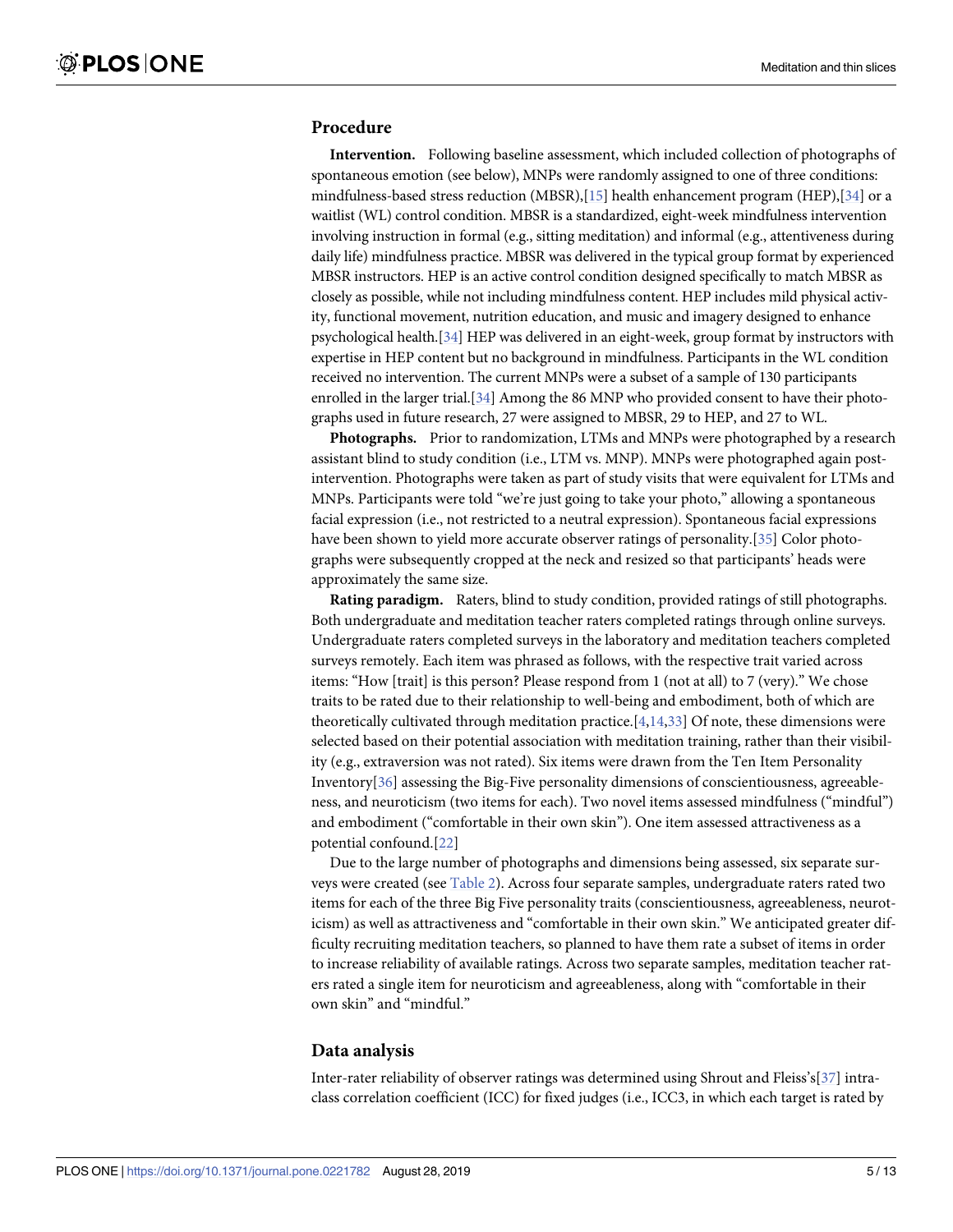<span id="page-5-0"></span>

| <b>Survey</b>  | Sample                 | <b>Traits assessed</b>                                                                                     |
|----------------|------------------------|------------------------------------------------------------------------------------------------------------|
|                | 21 undergraduates      | <sup>a</sup> Calm/emotionally stable                                                                       |
| 2              | 21 undergraduates      | Attractive                                                                                                 |
| 3              | 22 undergraduates      | <sup>a</sup> Anxious/easily upset, <sup>a</sup> Sympathetic/warm, <sup>a</sup> Dependable/self-disciplined |
| $\overline{4}$ | 22 undergraduates      | <sup>a</sup> Critical/quarrelsome, <sup>a</sup> Disorganized/careless, Comfortable in their own skin       |
| 5              | 14 meditation teachers | <sup>a</sup> Anxious/easily upset                                                                          |
| 6              | 11 meditation teachers | <sup>a</sup> Sympathetic/warm, Comfortable in their own skin, Mindful                                      |

| Table 2. Descriptions of six surveys. |  |
|---------------------------------------|--|
|---------------------------------------|--|

<sup>a</sup>Six items drawn from Ten Item Personality Inventory (Gosling et al., 2003) assessing conscientiousness, agreeableness, and neuroticism.

<https://doi.org/10.1371/journal.pone.0221782.t002>

all judges; see S1 [Table](#page-9-0) for sample R code). Observer ratings were then aggregated across raters and within target, yielding a single rating per target for each item. For items assessing personality dimensions, a composite score was computed by averaging across the two items (reverse scored as appropriate). To compare LTMs and MNPs at baseline, regression models were constructed predicting observer ratings from LTM status. Subsequent models controlled for observable confounds (age, gender, race/ethnicity, observer-rated attractiveness, body mass index). Analysis of variance (ANOVA) models examined intervention-related changes in observer ratings across the three randomized conditions (MBSR, HEP, WL). Our study was powered to detect large to moderate differences between LTM and MNP groups and large differences between the three randomized conditions.[\[38\]](#page-12-0) However, *a priori* power calculations were for the larger trial from which these data are drawn. Specifically, the original study was powered to detect large to moderate (*d* = 0.74) between group effects based on prior fMRI studies. The larger trial proposed samples of 36 participants per group (total  $n = 144$  across four groups) to allow for attrition. To control for potential Type I error due to conducting tests across six target dimensions in our primary analyses (i.e., LTM vs. MNP at baseline, intervention-related time X group effect for MNPs), we controlled for false discovery rate using Benjamini and Hochberg's[[39\]](#page-12-0) method implemented using the 'p.adjust' function in R.[[40](#page-12-0)] This method provides a more powerful alternative to Bonferroni-type adjustments and has been recommended for theory-driven contexts specifically.[\[41\]](#page-12-0)

The larger trial from which these data were drawn was not pre-registered. At the time the larger trial was funded (2008), pre-registration was not widespread. A variety of self-report, behavioral, and neuroimaging data were collected as part of the larger trial and are not reported here. Similarly, the data collected via observer ratings reported here were not pre-registered. However, between-group comparisons (i.e., LTMs vs. MNPs, MBSR vs. HEP vs. waitlist) on personality dimensions and embodiment items were planned *a priori*. Along with rating attractiveness, raters also assessed "old" and "healthy" as two additional potential confounds, but those data are not reported here. An additional rating task was completed by a subsample of raters in which observers were shown a pre- and post-test photograph and were asked to choose which occurred following a well-being intervention. There was no indication that observers were able to predict post-intervention photographs above chance (overall, or for the active groups [MBSR, HEP] specifically). These data are not reported here.

#### **Results**

All items showed adequate inter-rater reliability (ICC $\geq$ .75).[[42](#page-12-0)] The two item personality scales showed adequate internal consistency reliability ( $\alpha \geq 80$ ). Ratings from meditation teachers and undergraduates were highly correlated (*r*s�.66, *p*s *<* .001) and rater type (i.e.,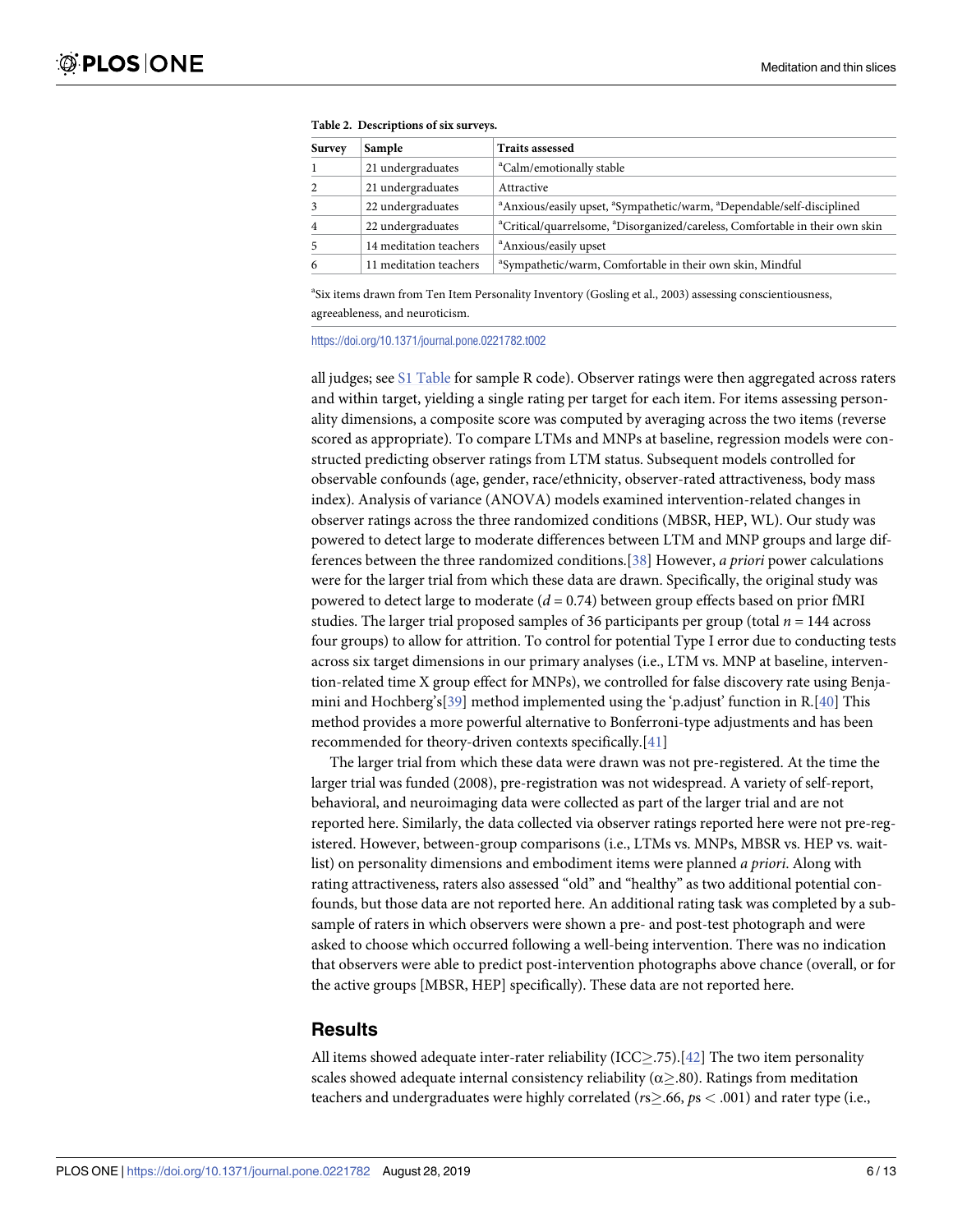| <b>Rating Domain</b> | <b>LTM</b> | <b>MNP</b> | d        |       |
|----------------------|------------|------------|----------|-------|
| Attractive           | 2.81(0.72) | 2.67(0.58) | 0.23     | 0.406 |
| Agreeable            | 4.26(0.85) | 3.93(0.78) | 0.42     | 0.162 |
| Conscientious        | 4.54(0.64) | 4.18(0.49) | $0.70*$  | 0.039 |
| Neurotic             | 3.24(0.65) | 3.64(0.66) | $-0.61*$ | 0.045 |
| Comfortable          | 4.62(0.74) | 4.18(0.70) | $0.62*$  | 0.045 |
| Mindful              | 4.75(0.79) | 4.31(0.60) | $0.69*$  | 0.039 |

<span id="page-6-0"></span>

|  |  |  |  |  | <b>Table 3. LTMs versus MNPs at baseline.</b> |
|--|--|--|--|--|-----------------------------------------------|
|--|--|--|--|--|-----------------------------------------------|

Sample sizes: LTM = 16, MNP = 83. LTM = Long-term meditation practitioners; MNP = meditation naïve participants at pre-test;  $d =$  Cohen's  $d$ ; Comfortable = "comfortable in their own skin"; Big-Five personality dimensions assessed using two-item scales drawn from the Ten Item Personality Inventory;[\[36\]](#page-12-0) *p* = *p*-values from independent samples t-test, adjusted for false discovery rate;[[39\]](#page-12-0)

 $^{*}p$   $<$  .050.

<https://doi.org/10.1371/journal.pone.0221782.t003>

meditation teacher vs. undergraduate) did not moderate the association between group (LTM vs. MNP at baseline, MBSR vs. HEP vs. WL in ANOVAs) and ratings (*p*s*>*.050). Ratings were therefore combined to increase reliability.[\[37\]](#page-12-0)

Means and standard deviations for the six constructs assessed are included in Tables 3 and 4. At baseline, LTMs were rated more highly than MNPs on conscientiousness, comfortable in their own skin, and mindful and were rated lower than MNPs on neuroticism (absolute value of *d*s = 0.61 to 0.70, *p*s *<* .050; [Fig](#page-7-0) 1, Table 3). No differences were observed for ratings of agreeableness or attractiveness (*p*s*>*.050). Results were unchanged controlling for observable confounds, with the exception of two models (LTM status predicting comfortable and agreeableness) in which LTM status became a marginally significant predictor (*p*s = .085, .089, respectively) when confounds were statistically controlled. A sensitivity analysis separated ratings from undergraduates and meditation teachers. Using undergraduate ratings only, LTMs were rated as more conscientious and comfortable than MNPs, but no longer less neurotic  $(p = .052)$ . Using meditation teacher ratings only, LTMs were rated as less anxious and more mindful, but no longer more comfortable ( $p = .161$ ).

Time by group interaction terms were used to model changes in observer ratings for MNPs over the course of intervention (MBSR, HEP, WL; Table 4). No time by group effects were observed on any of the six dimensions assessed (*p*s*>*.050). Results remained unchanged

|                      | <b>MBSR</b> |            |         | <b>HEP</b>            |            |         | Waitlist   |            |         |       |
|----------------------|-------------|------------|---------|-----------------------|------------|---------|------------|------------|---------|-------|
| <b>Rating Domain</b> | Pre         | Post       |         | Pre                   | Post       | a       | Pre        | Post       | а       |       |
| Attractive           | 2.66(0.64)  | 2.62(0.65) |         | $-0.06$   2.56 (0.52) | 2.55(0.54) | $-0.02$ | 2.81(0.58) | 2.77(0.57) | $-0.07$ | 0.991 |
| Agreeable            | 3.66(0.72)  | 3.69(0.74) | 0.04    | 3.93(0.81)            | 4.17(0.79) | 0.3     | 4.20(0.74) | 4.25(0.82) | 0.06    | 0.978 |
| Conscientious        | 4.07(0.40)  | 4.08(0.50) | 0.02    | 4.08(0.58)            | 4.18(0.57) | 0.17    | 4.39(0.42) | 4.36(0.54) | $-0.06$ | 0.978 |
| Neurotic             | 3.87(0.64)  | 3.85(0.61) | $-0.03$ | 3.65(0.69)            | 3.39(0.62) | $-0.4$  | 3.40(0.58) | 3.36(0.62) | $-0.07$ | 0.978 |
| Comfortable          | 3.94(0.71)  | 4.01(0.71) | 0.1     | 4.18(0.71)            | 4.41(0.70) | 0.33    | 4.41(0.64) | 4.51(0.72) | 0.15    | 0.978 |
| Mindful              | 4.33(0.69)  | 4.28(0.57) | $-0.08$ | 4.30(0.56)            | 4.40(0.61) | 0.17    | 4.31(0.55) | 4.30(0.60) | $-0.02$ | 0.978 |

Sample sizes: MBSR = 27, HEP = 29, waitlist = 27. MNP = meditation naïve participants; MBSR = Mindfulness-Based Stress Reduction; HEP = Health Enhancement Program; Pre = pre-test; Post = post-test; *d* = within-group (i.e., pre-post) Cohen's *d*; Comfortable = "comfortable in their own skin"; Big-Five personality dimensions assessed using two-item scales drawn from the Ten Item Personality Inventory;[\[36\]](#page-12-0)  $p = p$ -values from time X group ANOVA models, adjusted for false discovery rate;  $[39]$  $[39]$  $[39]$   $^*p$  < .050.

<https://doi.org/10.1371/journal.pone.0221782.t004>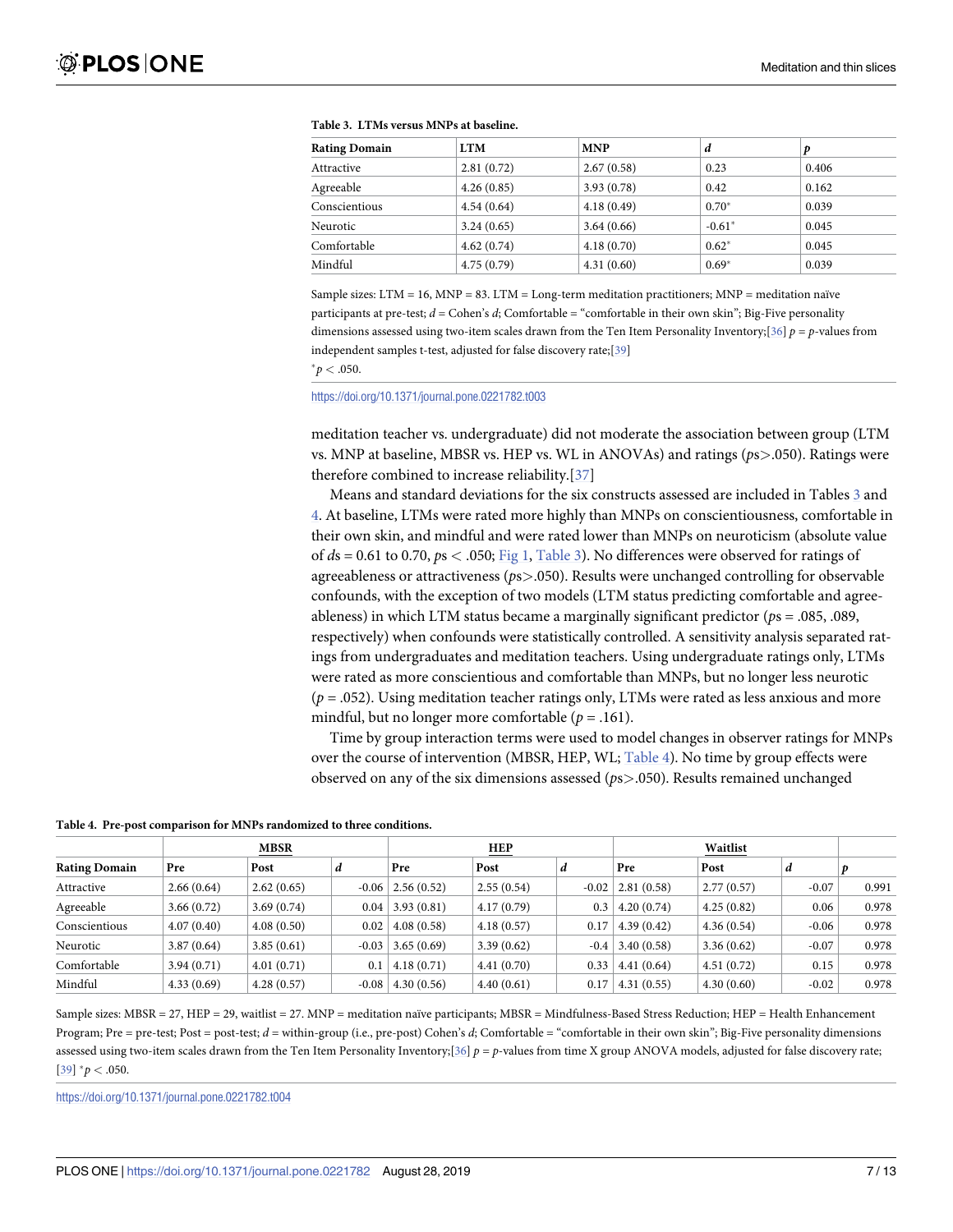<span id="page-7-0"></span>

[Fig](#page-6-0) 1. Long-term meditation (LTM) practitioners are rated as less neurotic and more conscientious, "comfortable in their own skin," and mindful compared to **meditation naïve participants (MNP).** Target sample includes 16 LTMs and 83 MNPs. Rater sample includes 25 meditation teachers and 86 undergraduates.

<https://doi.org/10.1371/journal.pone.0221782.g001>

controlling for observable confounds. Exploratory *post hoc* analyses examined time by group interactions for each pairing (i.e., MBSR vs. HEP, MBSR vs. WL, etc.) and pre-post withingroup changes. No time by group effects or pre-post within-group changes were observed (*p*s*>*.050).

# **Discussion**

The current study examined the association of long- and short-term meditation training with observer ratings of personality and related dimensions. Photographs were taken of LTMs and MNPs at baseline, and again following MNPs' completion of training based on randomization to a mindfulness meditation training (MBSR), an active control condition (HEP), or a waitlist. High inter-rater reliability was obtained across all rating dimensions. Results supported the possibility that long-term meditation training may be linked with perceived differences in neuroticism and conscientiousness by strangers despite minimal information. Significant differences in the moderate range were observed on ratings of these personality traits, as well as on novel items intended to assess constructs specific to meditation (comfortable in their own skin, mindful). While results do not imply these reflect actual differences between LTMs and MNPs on these traits (and the broader interpersonal perception literature suggests ratings of internal states by strangers may not reflect actual differences),[\[23,27](#page-11-0)] they also do not appear to reflect merely globally positive ratings of LTMs. In particular, LTMs and MNPs did not differ on ratings of agreeableness and attractiveness. Further, results did not appear to be primarily driven by differences in observable confounds (e.g., age, attractiveness). Results were most robust when ratings from undergraduates and meditation teachers were combined.

In contrast, no evidence was found suggesting effects of short-term meditation training on observer ratings. In fact, neither MBSR nor the active control condition (HEP) differed from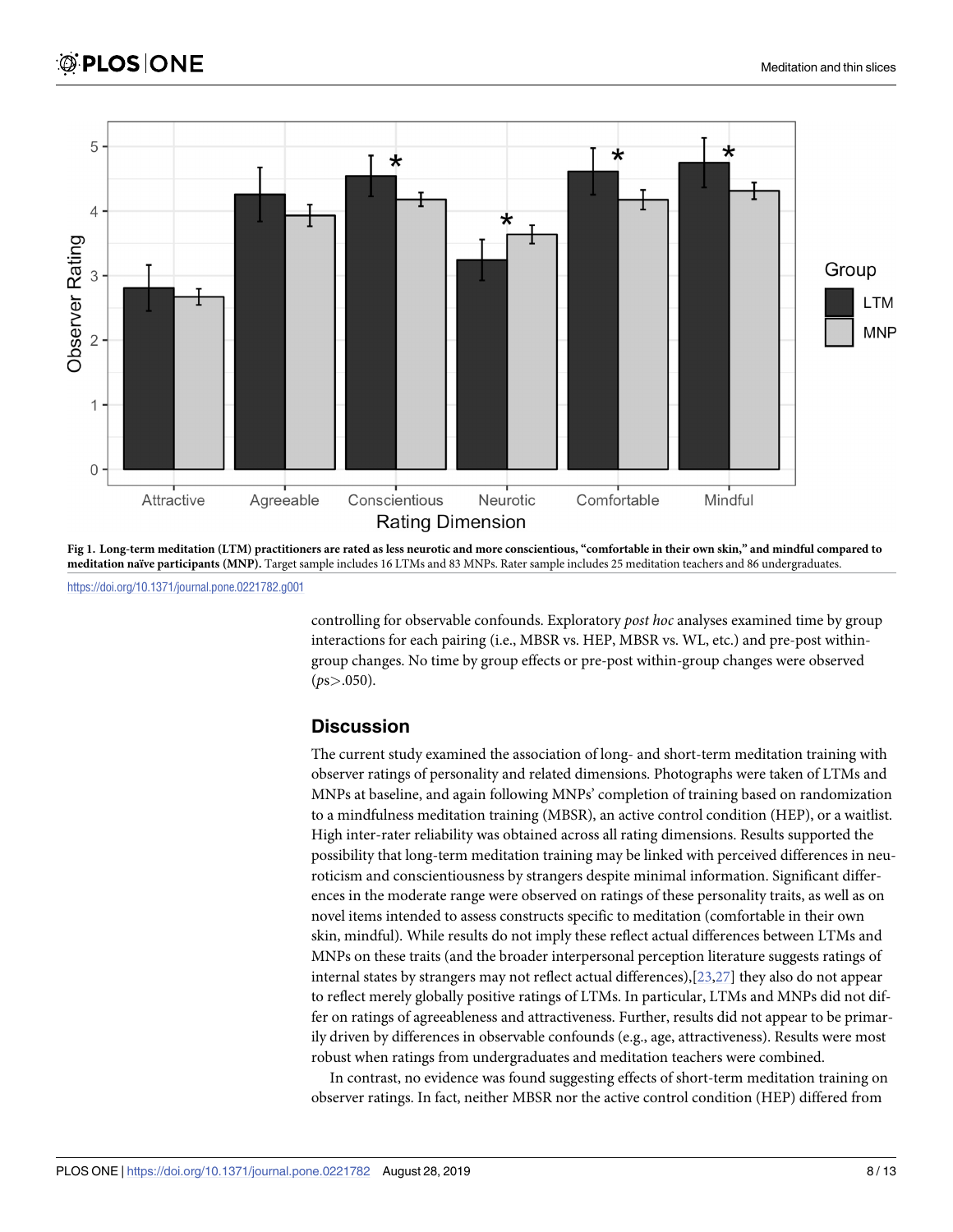<span id="page-8-0"></span>the waitlist group in observer-rated changes over the course of the eight-week interventions. Thus, if meditation is associated with changes in observers' perception of personality (which our design cannot demonstrate for LTMs due to non-random assignment), these effects may be restricted to long- rather than short-term training.

The possibility that long-term meditation practice may be associated with observer's perception of neuroticism and conscientiousness is intriguing, albeit qualified by a lack of randomization of participants to the LTM and MNP conditions. Interpersonal perceptions matter; they show incremental validity beyond self-report for predicting a variety of outcomes (e.g., teacher effectiveness, academic performance)[[23,24\]](#page-11-0) and are not confounded with known biases in self-report (e.g., social desirability) that may be particularly pernicious when assessing internal processes impacted by meditation training (e.g., mindfulness).[\[13,](#page-11-0)[43\]](#page-12-0) Our results support the notion that long-term meditation practice is associated with more favorable perceptions by others in still photographs, on dimensions with potentially important intraand interpersonal consequences.[\[44\]](#page-12-0) The ways in which these perceptions made from still photographs may relate to perception in daily life is not clear from the current study, of course. Nonetheless, it is possible that LTMs may experience a more welcoming interpersonal environment, vis-à-vis others' initial impressions.[\[22\]](#page-11-0) Should that be the case, improved interpersonal interactions could be both an outcome of long-term practice as well as a mechanism through which long-term practice yields benefits in other domains (e.g., well-being, quality of life).

It is important to highlight that perceived differences between LTMs and MNPs were evident using a very small sample of expressive behavior (i.e., still photographs). While this may reflect the potency of potential differences (i.e., they could be detected from minimal information), the observed effect should be contextualized within the broader thin slices and zero acquaintance ratings literature. Meta-analytic evidence has highlighted the modest reliability for ratings by strangers of internal states based on still visual cues (e.g.,  $r_{rr}$  = .25 for emotional stability) as well as the low self-other agreement for ratings by strangers of internal states (e.g.,  $r = .08$  for emotional stability,  $r = .12$  for openness to experience).[\[23\]](#page-11-0) Therefore, perceived differences must be interpreted as simply that–differences in perception–and may or may not reflect differences in LTMs' and MNPs' actual internal states. This is particularly so given the small amount of information available to observers (e.g., still photographs). Again, still photographs are clearly not analogous to how interpersonal perception typically occurs within daily life–we almost always have access to considerably more information when interacting with others. However, our results nonetheless suggest that observers somehow perceived LTMs more favorably across several domains highly relevant to meditation training, despite the limited information provided.

It would be worthwhile continuing to unpack these initial findings in future studies. One potentially fruitful future direction implied by the Realistic Accuracy Model would be obtaining samples of behavior in situations with higher relevance to the traits being assessed which may be more likely to provide available relevant information that could be detected and utilized by raters to make valid judgments.[\[26\]](#page-11-0) Recent work has shown that ratings of neuroticism are more accurate in trait-relevant situations (e.g., socially stressful situations).[\[27\]](#page-11-0) A potential future direction could be obtaining samples of behavior in such situations (e.g., Trier Social Stress Task),[[9,](#page-10-0)[45](#page-12-0)] ideally within the context of random assignment to short-term meditation training. Perhaps tasks could be used and/or developed that provide information about other aspects impacted by meditation training assessed here (e.g., mindfulness, embodiment, conscientiousness). It could also be illuminating to determine which aspects of behavior raters are using as cues to differentiate LTMs and MNPs or the short-term effects of training. This could be done using machine learning and social sensing technologies.[[46\]](#page-12-0) Future studies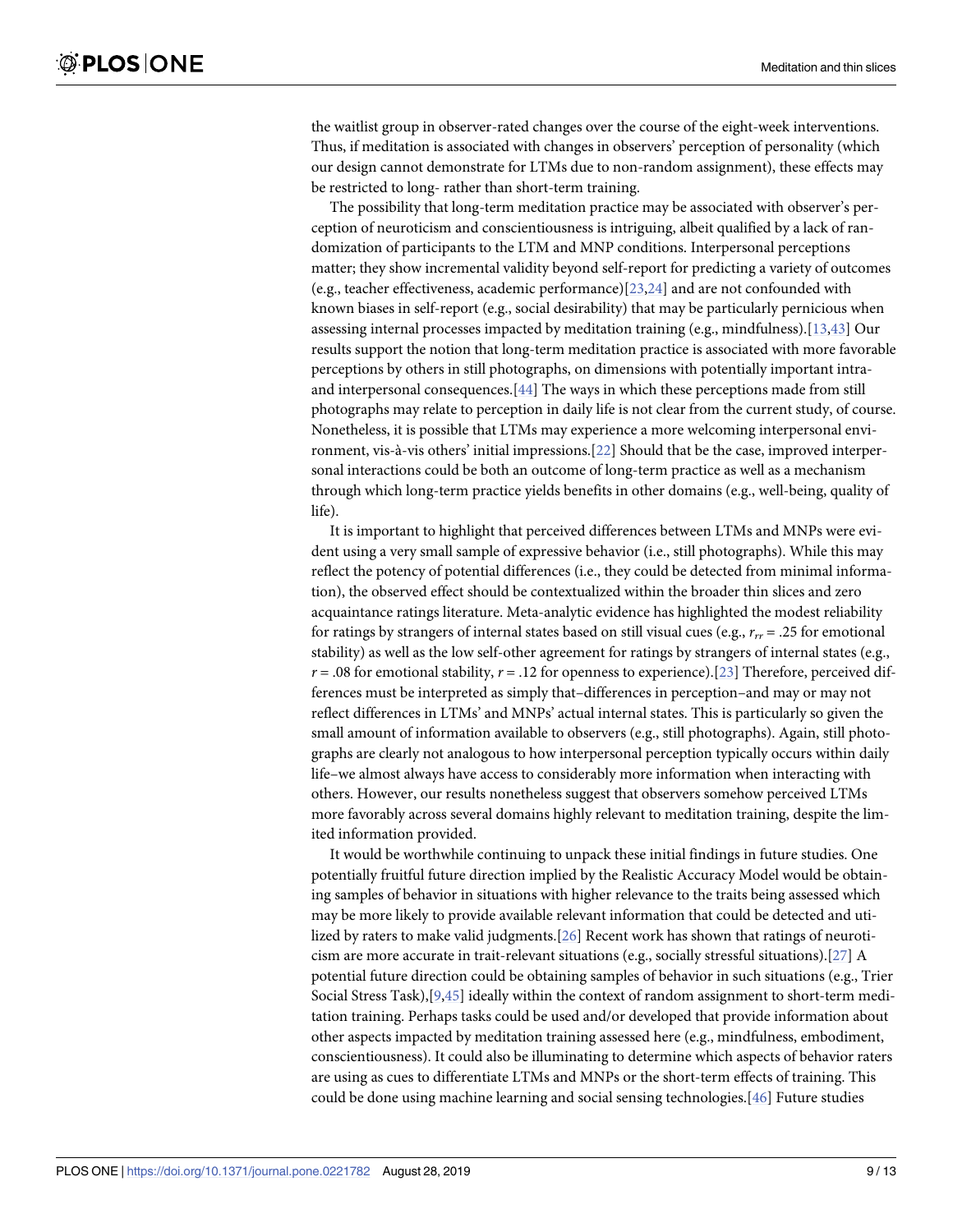<span id="page-9-0"></span>could also continue to explore potential signals detectable through still photographs, perhaps opening the door to measurement strategies that have not been widely implemented but could hold promise for the detection of emotional signals in daily life (e.g., examining facial expressions obtained through smartphones).

A future study with a larger sample of LTMs could also explore potential dose effects of meditation on observer ratings of personality across LTMs (i.e., is more training associated with more positive perceptions). The small sample of LTMs in the current study ( $n = 16$ ) prohibited a proper assessment of this possibility.

The lack of short-term training effects is harder to interpret and could be due to a genuine lack of impact or an insensitivity of our observer-rated measures to these potentially more subtle changes. Pre-post analyses also relied on a subset of participants, which reduced our statistical power to detect effects (although very small pre-post effects suggest power is not the sole issue). It seems the most prudent conclusion is that short-term meditation training does not impact interpersonal perceptions of personality observable through photographs. As noted above, it could be valuable to assess the impact of short-term training in future studies through samples of behavior drawn from contexts more likely to provide cues reflecting target constructs of interest (e.g., socially stressful situations, tasks requiring conscientiousness).

Key limitations of the current study include a lack of random assignment to LTM and MNP conditions (introducing a risk of selection bias) and a relatively modest number of LTMs. The available sample was below that for which the power analysis was conducted, which had assumed a moderate-to-large effect size  $(d = 0.74)$ . Thus, it is very likely that the current study was underpowered to detect more modest effects. Our use of photographs may have obscured changes detectable through a thicker slice of behavior (e.g., video recordings) or behaviors with higher relevance to the constructs of interest. We also relied primarily on personality dimensions which may be less sensitive to short-term training, given their trait-like nature. While we focused on dimensions theoretically linked to meditation training and embodiment, we did not assess two of the five Big Five dimensions (i.e., extraversion, openness). Neither group of raters were experts in personality, so our results merely indicate a lay interpretation of the items that were rated, rather than a scientifically-based understanding of the specific personality dimensions assessed (although the Big Five items were drawn from self-report measures used to assess personality in the general population).[[36](#page-12-0)] Further, the majority of our sample of raters were young, undergraduate students (mean age = 19.07). This group may be prone to a variety of perceiver effects that introduced bias into the ratings (e.g., associated with rating targets who are on average 30 years older), raising questions about the degree to which the ratings of photographs in the current study may generalize to interpersonal perceptions made by individuals of a wider variety of ages in the context of daily life.

These limitations notwithstanding, we believe this is the first study to demonstrate that naïve observers perceive LTMs differently than MNPs on several domains theoretically linked with mindfulness training, even through very minimal samples of behavior (i.e., still photographs). This work highlights the possibility that LTMs are perceived differently in daily life, which in theory could both represent an outcome of long-term training as well as a potential mechanism through which long-term training confers psychological and interpersonal benefits. Future work investigating the interpersonal effects of mindfulness training is warranted.

# **Supporting information**

**S1 [Table.](http://www.plosone.org/article/fetchSingleRepresentation.action?uri=info:doi/10.1371/journal.pone.0221782.s001) Sample R code for computing intraclass correlation coefficient (ICC3).** (DOCX)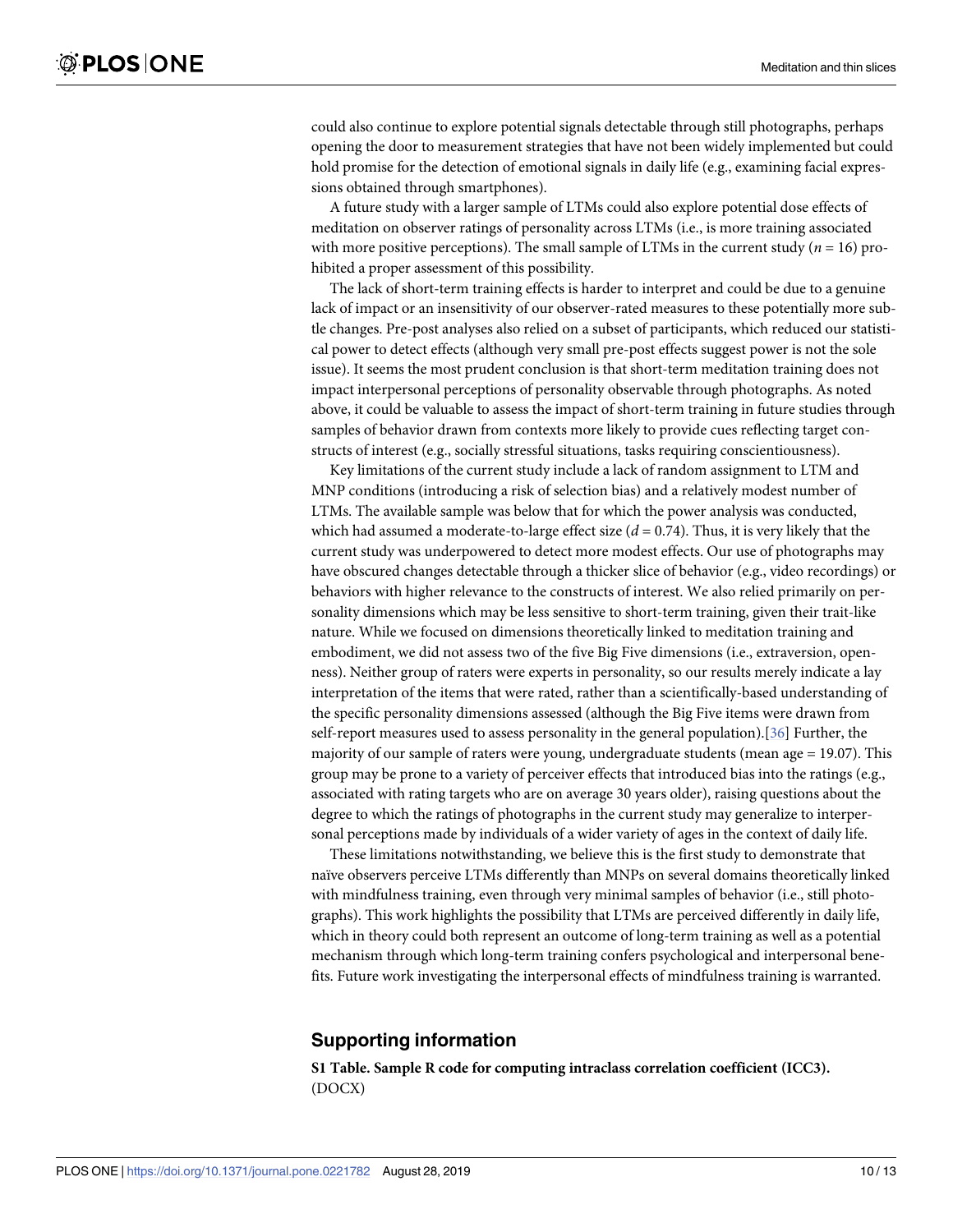# <span id="page-10-0"></span>**Acknowledgments**

The authors would like to thank William Hoyt for his valuable input on design of the observer rating paradigm and comments on a previous draft of this manuscript and Donal MacCoon, David Bachhuber, Tammi Kral, Amy Cayo, and Melissa Rosenkranz who contributed to planning and execution of the larger study from which targets were drawn.

# **Author Contributions**

**Conceptualization:** Simon B. Goldberg, Matthew Hirshberg, Helen Y. Weng, Lisa Flook, Richard J. Davidson.

**Data curation:** Simon B. Goldberg.

**Formal analysis:** Simon B. Goldberg.

**Funding acquisition:** Simon B. Goldberg.

**Investigation:** Simon B. Goldberg.

**Methodology:** Simon B. Goldberg, Matthew Hirshberg, Helen Y. Weng, Lisa Flook, Richard J. Davidson.

**Project administration:** Lawrence Y. Tello, Lisa Flook.

**Visualization:** Simon B. Goldberg.

**Writing – original draft:** Simon B. Goldberg.

**Writing – review & editing:** Simon B. Goldberg, Matthew Hirshberg, Lawrence Y. Tello, Helen Y. Weng, Lisa Flook, Richard J. Davidson.

#### **References**

- **[1](#page-1-0).** Clarke TC, Barnes PM, Black LI, Stussman BJ, Nahin RL. Use of yoga, meditation, and chiropractors among U.S. adults aged 18 and over. Hyattsville, MD: National Center for Health Statistics; 2018.
- **[2](#page-1-0).** Goldberg SB, Tucker RP, Greene PA, Davidson RJ, Wampold BE, Kearney DJ, et al. Mindfulnessbased interventions for psychiatric disorders: A systematic review and meta-analysis. Clin Psychol Rev. 2018; 59: 52–60. <https://doi.org/10.1016/j.cpr.2017.10.011> PMID: [29126747](http://www.ncbi.nlm.nih.gov/pubmed/29126747)
- **[3](#page-1-0).** Goyal M, Singh S, Sibinga EMS, Gould NF, Rowland-Seymour A, Sharma R, et al. Meditation Programs for Psychological Stress and Well-being: A Systematic Review and Meta-analysis. JAMA Intern Med. 2014; 174: 357–368. <https://doi.org/10.1001/jamainternmed.2013.13018> PMID: [24395196](http://www.ncbi.nlm.nih.gov/pubmed/24395196)
- **[4](#page-1-0).** Khoury B, Sharma M, Rush SE, Fournier C. Mindfulness-based stress reduction for healthy individuals: A meta-analysis. J Psychosom Res. 2015; 78: 519–528. [https://doi.org/10.1016/j.jpsychores.2015.03.](https://doi.org/10.1016/j.jpsychores.2015.03.009) [009](https://doi.org/10.1016/j.jpsychores.2015.03.009) PMID: [25818837](http://www.ncbi.nlm.nih.gov/pubmed/25818837)
- **[5](#page-1-0).** Lykins E, Baer RA. Psychological functioning in a sample of long-term practitioners of mindfulness meditation. J Cogn Psychother. 2009; 23: 226–241.
- **[6](#page-1-0).** Fox KCR, Dixon ML, Nijeboer S, Girn M, Floman JL, Lifshitz M, et al. Functional neuroanatomy of meditation: A review and meta-analysis of 78 functional neuroimaging investigations. Neurosci Biobehav Rev. 2016; 65: 208–228. <https://doi.org/10.1016/j.neubiorev.2016.03.021> PMID: [27032724](http://www.ncbi.nlm.nih.gov/pubmed/27032724)
- **7.** Kaliman P, Álvarez-López MJ, Cosín-Tomás M, Rosenkranz MA, Lutz A, Davidson RJ. Rapid changes in histone deacetylases and inflammatory gene expression in expert meditators. Psychoneuroendocrinology. 2014; 40: 96–107. <https://doi.org/10.1016/j.psyneuen.2013.11.004> PMID: [24485481](http://www.ncbi.nlm.nih.gov/pubmed/24485481)
- **8.** Lutz A, Greischar LL, Rawlings NB, Ricard M, Davidson RJ. Long-term meditators self-induce highamplitude gamma synchrony during mental practice. Proc Natl Acad Sci. 2004; 101: 16369–16373. <https://doi.org/10.1073/pnas.0407401101> PMID: [15534199](http://www.ncbi.nlm.nih.gov/pubmed/15534199)
- **[9](#page-1-0).** Rosenkranz MA, Lutz A, Perlman DM, Bachhuber DRW, Schuyler BS, MacCoon DG, et al. Reduced stress and inflammatory responsiveness in experienced meditators compared to a matched healthy control group. Psychoneuroendocrinology. 2016; 68: 117–125. [https://doi.org/10.1016/j.psyneuen.](https://doi.org/10.1016/j.psyneuen.2016.02.013) [2016.02.013](https://doi.org/10.1016/j.psyneuen.2016.02.013) PMID: [26970711](http://www.ncbi.nlm.nih.gov/pubmed/26970711)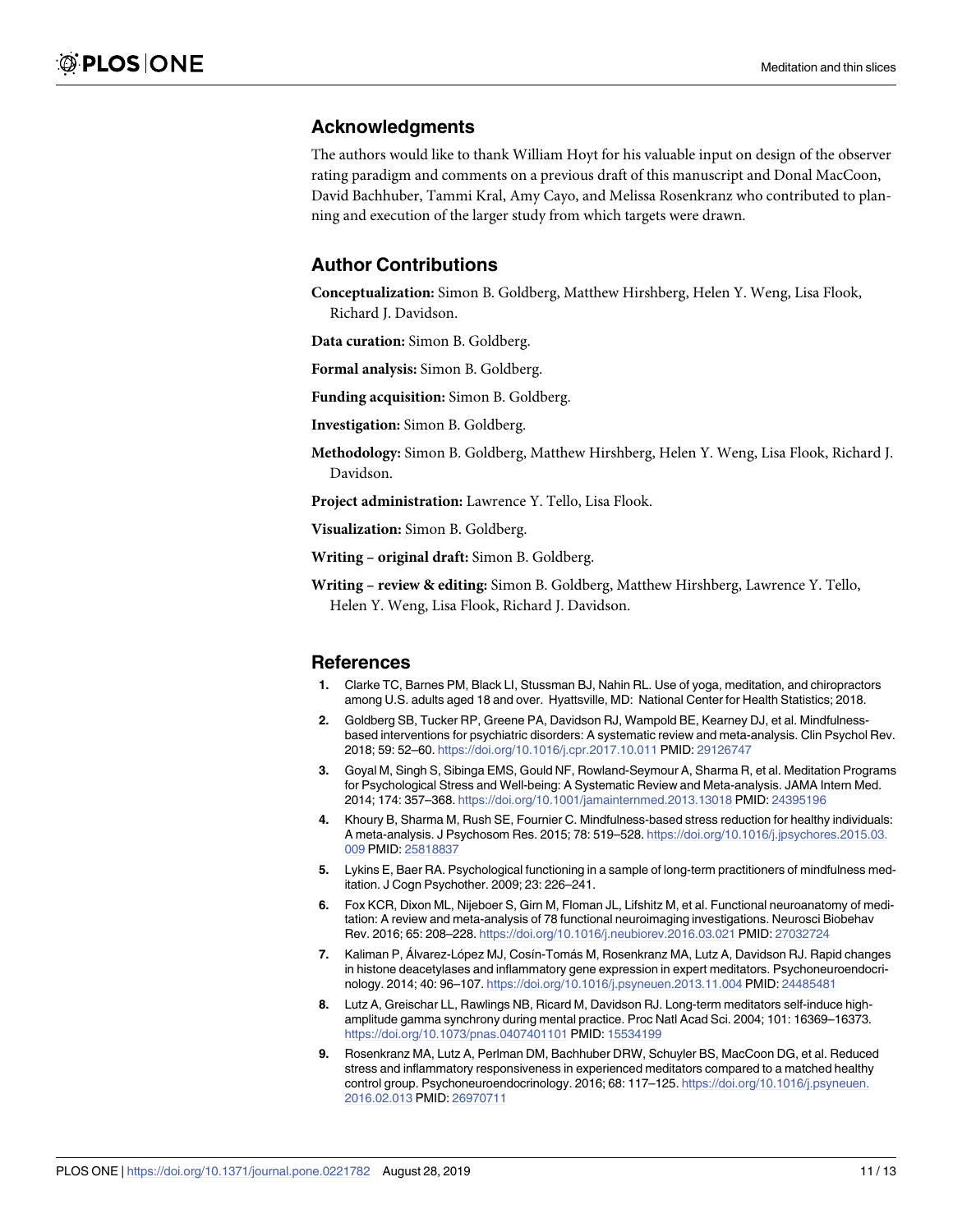- <span id="page-11-0"></span>**[10](#page-1-0).** Lykins ELB, Baer RA, Gottlob LR. Performance-Based Tests of Attention and Memory in Long-Term Mindfulness Meditators and Demographically Matched Nonmeditators. Cogn Ther Res. 2012; 36: 103– 114. <https://doi.org/10.1007/s10608-010-9318-y>
- **[11](#page-1-0).** Sedlmeier P, Eberth J, Schwarz M, Zimmermann D, Haarig F, Jaeger S, et al. The psychological effects of meditation: A meta-analysis. Psychol Bull. 2012; 138: 1139–1171. <https://doi.org/10.1037/a0028168> PMID: [22582738](http://www.ncbi.nlm.nih.gov/pubmed/22582738)
- **[12](#page-1-0).** Brown KW, Ryan RM. The benefits of being present: Mindfulness and its role in psychological wellbeing. J Pers Soc Psychol. 2003; 84: 822–848. [http://dx.doi.org.ezproxy.library.wisc.edu/10.1037/](http://dx.doi.org.ezproxy.library.wisc.edu/10.1037/0022-3514.84.4.822) [0022-3514.84.4.822](http://dx.doi.org.ezproxy.library.wisc.edu/10.1037/0022-3514.84.4.822) PMID: [12703651](http://www.ncbi.nlm.nih.gov/pubmed/12703651)
- **[13](#page-1-0).** Goldberg SB, Tucker RP, Greene PA, Simpson TL, Hoyt WT, Kearney DJ, et al. What can we learn from randomized clinical trials about the construct validity of self- report measures of mindfulness? A meta-analysis. Mindfulness. 2019; <https://doi.org/10.1007/s12671-018-1032-y> PMID: [31263511](http://www.ncbi.nlm.nih.gov/pubmed/31263511)
- **[14](#page-1-0).** Giluk TL. Mindfulness, Big Five personality, and affect: A meta-analysis. Personal Individ Differ. 2009; 47: 805–811. <https://doi.org/10.1016/j.paid.2009.06.026>
- **[15](#page-1-0).** Kabat-Zinn J. Full catastrophe living: Using the wisdom of your body and mind to face stress, pain, and illness ( Revised ed.). New York: Random House; 2013.
- **[16](#page-1-0).** Leiberg S, Klimecki O, Singer T. Short-Term Compassion Training Increases Prosocial Behavior in a Newly Developed Prosocial Game. PLOS ONE. 2011; 6: e17798. [https://doi.org/10.1371/journal.pone.](https://doi.org/10.1371/journal.pone.0017798) [0017798](https://doi.org/10.1371/journal.pone.0017798) PMID: [21408020](http://www.ncbi.nlm.nih.gov/pubmed/21408020)
- **17.** Weng HY, Fox AS, Shackman AJ, Stodola DE, Caldwell JZK, Olson MC, et al. Compassion Training Alters Altruism and Neural Responses to Suffering. Psychol Sci. 2013; 24: 1171–1180. [https://doi.org/](https://doi.org/10.1177/0956797612469537) [10.1177/0956797612469537](https://doi.org/10.1177/0956797612469537) PMID: [23696200](http://www.ncbi.nlm.nih.gov/pubmed/23696200)
- **18.** Fredrickson BL, Cohn MA, Coffey KA, Pek J, Finkel SM. Open hearts build lives: Positive emotions, induced through loving-kindness meditation, build consequential personal resources. J Pers Soc Psychol. 2008; 95: 1045–1062. <https://doi.org/10.1037/a0013262> PMID: [18954193](http://www.ncbi.nlm.nih.gov/pubmed/18954193)
- **19.** Hutcherson CA, Seppala EM, Gross JJ. Loving-kindness meditation increases social connectedness. Emotion. 2008; 8: 720–724. <https://doi.org/10.1037/a0013237> PMID: [18837623](http://www.ncbi.nlm.nih.gov/pubmed/18837623)
- **[20](#page-1-0).** Lindsay EK, Young S, Brown KW, Smyth JM, Creswell JD. Mindfulness training reduces loneliness and increases social contact in a randomized controlled trial. Proc Natl Acad Sci. 2019; 116: 3488–3493. <https://doi.org/10.1073/pnas.1813588116> PMID: [30808743](http://www.ncbi.nlm.nih.gov/pubmed/30808743)
- **[21](#page-1-0).** Davidson RJ, Kaszniak AW. Conceptual and Methodological Issues in Research on Mindfulness and Meditation. Am Psychol. 2015; 70: 581–592. <https://doi.org/10.1037/a0039512> PMID: [26436310](http://www.ncbi.nlm.nih.gov/pubmed/26436310)
- **[22](#page-1-0).** Harker L, Keltner D. Expressions of positive emotion in women's college yearbook pictures and their relationship to personality and life outcomes across adulthood. J Pers Soc Psychol. 2001; 80: 112–124. <http://dx.doi.org.ezproxy.library.wisc.edu/10.1037/0022-3514.80.1.112> PMID: [11195884](http://www.ncbi.nlm.nih.gov/pubmed/11195884)
- **[23](#page-1-0).** Connelly BS, Ones DS. An other perspective on personality: Meta-analytic integration of observers' accuracy and predictive validity. Psychol Bull. 2010; 136: 1092–1122. [https://doi.org/10.1037/](https://doi.org/10.1037/a0021212) [a0021212](https://doi.org/10.1037/a0021212) PMID: [21038940](http://www.ncbi.nlm.nih.gov/pubmed/21038940)
- **[24](#page-1-0).** Ambady N, Bernieri FJ, Richeson JA. Toward a histology of social behavior: Judgmental accuracy from thin slices of the behavioral stream. Advances in Experimental Social Psychology. Academic Press; 2000. pp. 201–271. [https://doi.org/10.1016/S0065-2601\(00\)80006-4](https://doi.org/10.1016/S0065-2601(00)80006-4)
- **[25](#page-2-0).** Hirschmüller S, Link to external site this link will open in a new window, Egloff B, Link to external site this link will open in a new window, Nestler S, Back MD. The dual lens model: A comprehensive framework for understanding self–other agreement of personality judgments at zero acquaintance. J Pers Soc Psychol. 2013; 104: 335–353. <https://doi.org/10.1037/a0030383>
- **[26](#page-2-0).** Funder DC. Accurate Personality Judgment. Curr Dir Psychol Sci. 2012; 21: 177–182. [https://doi.org/](https://doi.org/10.1177/0963721412445309) [10.1177/0963721412445309](https://doi.org/10.1177/0963721412445309)
- **[27](#page-2-0).** Hirschmüller S, Egloff B, Schmukle SC, Nestler S, Back MD. Accurate Judgments of Neuroticism at Zero Acquaintance: A Question of Relevance. J Pers. 2015; 83: 221–228. [https://doi.org/10.1111/jopy.](https://doi.org/10.1111/jopy.12097) [12097](https://doi.org/10.1111/jopy.12097) PMID: [24655148](http://www.ncbi.nlm.nih.gov/pubmed/24655148)
- **[28](#page-2-0).** Funder DC. On the accuracy of personality judgment: A realistic approach. Psychol Rev. 1995; 102: 652–670. <http://dx.doi.org.ezproxy.library.wisc.edu/10.1037/0033-295X.102.4.652> PMID: [7480467](http://www.ncbi.nlm.nih.gov/pubmed/7480467)
- **[29](#page-2-0).** Vazire S. Who knows what about a person? The self–other knowledge asymmetry (SOKA) model. J Pers Soc Psychol. 2010; 98: 281–300. <https://doi.org/10.1037/a0017908> PMID: [20085401](http://www.ncbi.nlm.nih.gov/pubmed/20085401)
- **[30](#page-2-0).** Kenny DA. Interpersonal perception: A social relations analysis. New York: Guilford Press; 1994.
- **[31](#page-2-0).** Lee K, Ashton MC. Acquaintanceship and self/observer agreement in personality judgment. J Res Personal. 2017; 70: 1–5. <https://doi.org/10.1016/j.jrp.2017.05.001>